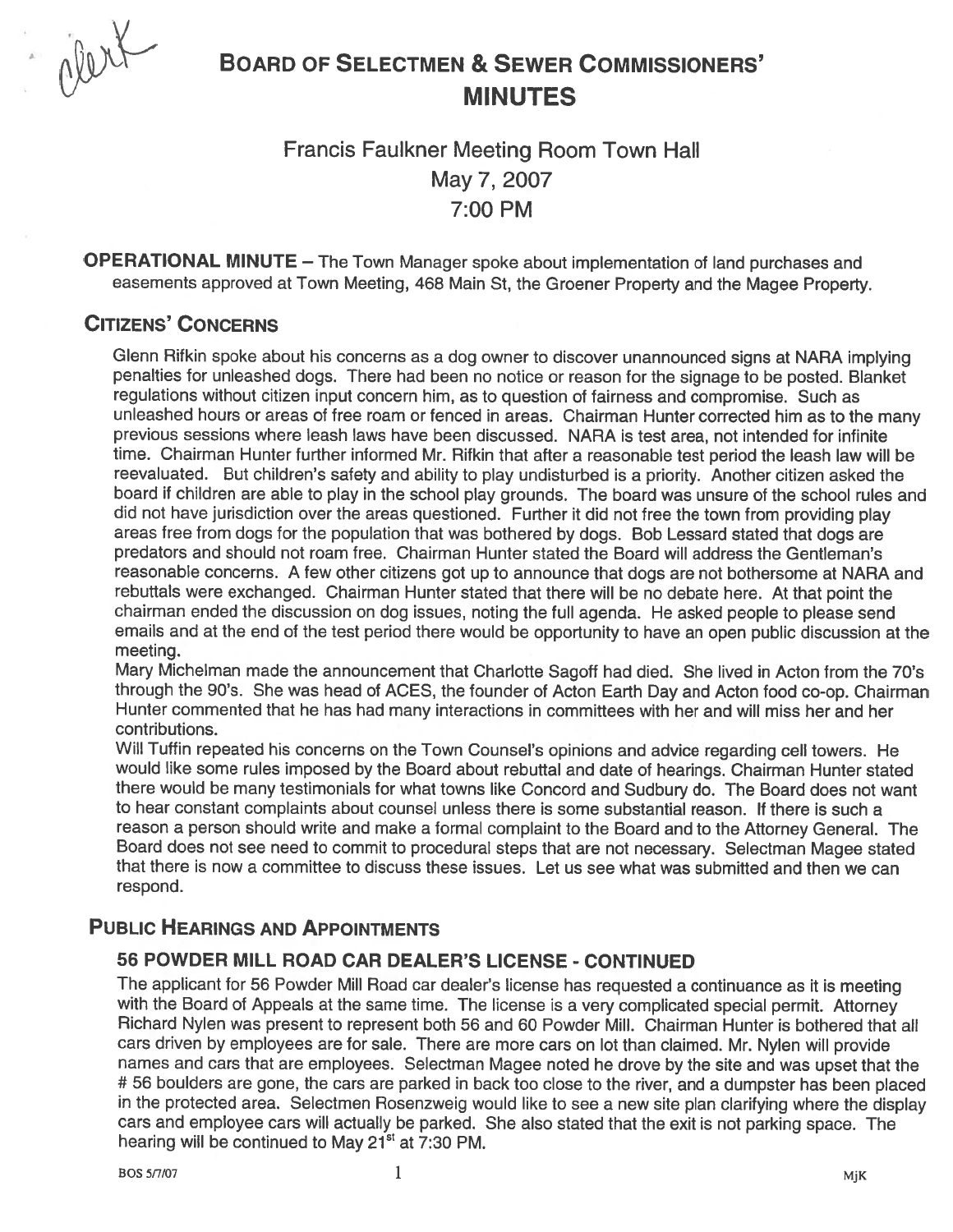## ASSABET RIVER RAIL TRAIL (ARRT), CONCEPTUAL DESIGNS FOR CROSSING THE COMMUTER RAIL LINE.

Chairman Hunter read the Public Notice. Roland Bartl, the town <sup>p</sup>lanner, introduced Marybeth Murphy and Jeff Fasser of BSC Terrasphere to go over the conceptual design options for the Assabet Rivet Rail Trail crossing the bridge in Acton at the commuter rail. Chairman Hunter acknowledged \$4000.00 of the design funds came from Acton CPA and Mass Highway funded \$6500.00. When the presentation was completed there was a comment period. Chairman Hunter stated he thought that the Commuter rail hopes to pu<sup>t</sup> <sup>a</sup> second rail track. So there might not be the availability of land space for bike trails along the tracks. Selectman Berry asked how people are going to access the rail trail. Roland stated the intended use for the bike trail is to reduce car traffic and have another option for commuters; parking would be at the commuter lot. It was questioned if <sup>a</sup> tunnel still existed at the site. The tunnel was blocked out when new bridge was built. Selectman Knibbe asked if <sup>a</sup> ramp could cross Maple St at street level. She commented that she likes using terrain to make the ramp wind and fit into the landscape. It is <sup>a</sup> wonderful project to have in Acton. Selectman Rosenzweig was amazed at the creative thinking that has gone into the <sup>p</sup>lan. She likes the trestle look which fits in with the historic village and asked "Could you just walk bikes over the bridge?" Mass Highway feels that probably people would just ride over and not be safe on bridge. Mass Highway is funding and making the rules. All ramps need to be handicapped accessible. Selectman Magee asked how much pus<sup>h</sup> back is real from MBTA? Can we push them on some of their restrictions. Mr. Fasser noted that <sup>a</sup> lot of projects are in queue so to find a project to actually start approval would be best. If there is cause to push it back with regulation questions another project will be pu<sup>t</sup> into the spot. Selectman Berry stated that we are dependent upon Mass Highway funding for 85-90% of the project and as such do need to stay with their guidelines and decisions. Chairman Hunter noted that Mass Highway is having trouble with funding and trying to complete projects with fewer people: MBTA might not be much better. The chairman then opene<sup>d</sup> the hearing to Public Comment. Dave Campell commented that traffic is back to Maynard CC on Main Street. <sup>A</sup> bike trail is going to make it worse. Where will they park? Don't need any more cars parked in the dead end streets. (Sylvia, Fletcher and Pine Streets) Additionally the proposed restaurant will make it worse. A second citizen asked for clarification of the clearance necessary for the bridge (27 ft elevation) Tom Michelman suggested parking will be helped by access because they won't drive. Mass Highway likes this project and is more flexible; we should have some options. Greta of Maple Street thought it is safer to cross at Main, not half way down Maple or on Stowe St. Crossing will be problematic at blind turn. Another option is to have the town reques<sup>t</sup> an easement from owners of Reality Trust. Tom Keller of Strawberry Hill Road opinioned that extra fights with MBTA are not necessary. Terry Maitland suggested the town use the existing sidewalk. If approve<sup>d</sup> what is reality for the actual build. Roland Bartl the town Planner said design will start in the spring, June/July thru the Maynard line. 2007-2008 will be the design <sup>p</sup>hase. Funding for entire trail would be 2010. Stephanie? Where is the bike trail parking lot for cars for those who then want to bike recreationally? Not just for commuters; what do the recreational people do? It was reiterated that the funding comes from Mass. Highway for the purpose of aiding the commuters in alternate ways of commuting. The purpose is not for recreational uses; for recreation you do not need commuter lot you can start anywhere. There are lots in Acton, Stowe, Liffleton and Maynard to par<sup>k</sup> and bike for recreational use. Joe Martineau said the cost of expanding the bridge for wide walks is something most likely Mass Highway will not be able to fund. Christine Hanley prefers to expan<sup>d</sup> the bridge. Fencing is needed. Trouble exists already with commuter parking on Maple Street. Stu Weinrab from Central Street thinks that the Maple Street crossing is <sup>a</sup> bad idea. Use Main Street to cross. Can the town widen Maple Street? Yes, it is possible. He feels switchbacks are very unsafe for bicyclists. Kimberly Conners-Huges, of the Historic District Commission says there are many restrictions since the area is a protected historic area of Acton. In the Hollow there is <sup>a</sup> manual Rail Road turn. Rob Houghton of Martin Street said he is very concerned with parking. Chairman Hunter will close the hearing. Hopefully the consultant will remain to answer questions out side of this hearing room. Mr. Bartl would like to ge<sup>t</sup> direction from the Board before moving ahead. Should we have another hearing? Chairman Hunter noted the questions from the citizens that need research; such as the free standing bridge, changing where to cross Maple Street and explore the possible easement from Reality trust. The Selectmen would like to see as <sup>a</sup> presentation, <sup>a</sup> visual of the historic trestle bridge. Selectman Knibbe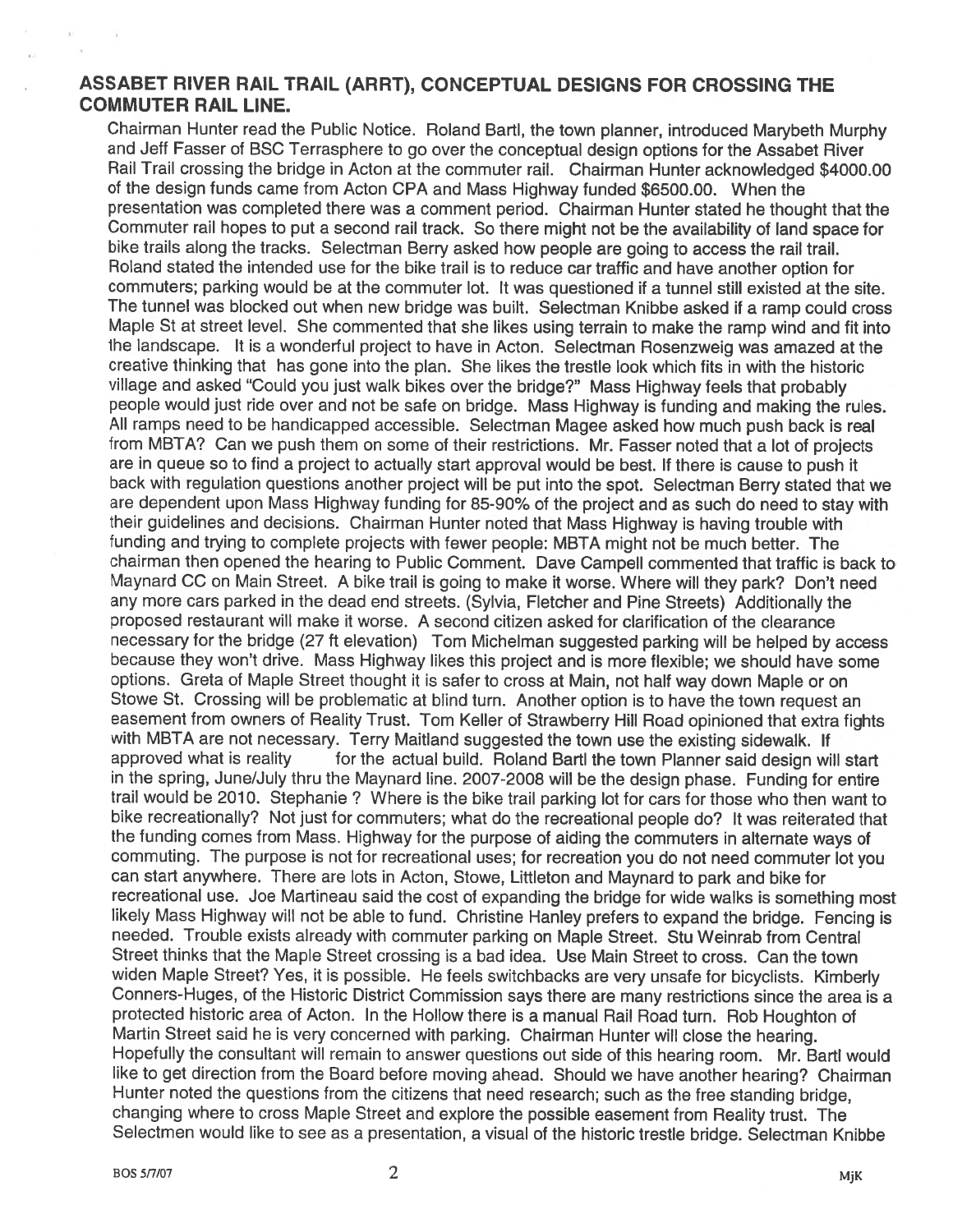would like <sup>a</sup> new plan that avoided using switch backs; entering Maple at the bottom seems safer. Selectman Magee would like <sup>a</sup> plan with no switch backs but Mr. Chen does not have enough land to <sup>g</sup>ive an easement. His parking is so tight. Selectman Berry also asked if the freestanding bridge can be anywhere, does it have to be where the bridge is now. That research would then include land that is privately owned. Roland questioned the Town's flexibility in giving up parking places up for trade off of no switchbacks? Chairman Hunter would like to see <sup>a</sup> visual of the request. The Chairman would like to see the group again with answers and visuals to the questions raised tonight. He will hope they would be ready to meet in the summer. See attached list of interested parties that attended the meeting.

#### SHADE TREE REMOVAL HEARING, ROUTE 27 TO ROUTE 2A (CONTINUED FROM APRIL  $23^{RD}$

A request from staff that this hearing be continued to the Board's May 21<sup>st</sup> meeting. Selectman Rosenzweig moved that the hearing be moved to May 21<sup>st</sup> at 8:00. Selectman Magee seconded.

# Selectmen's Business

#### DISCUSSION OF PROCESS TO SELECT A NEW TOWN MANAGER

Chairman Hunter opened the discussion by asking the board to think about the process of selecting <sup>a</sup> new town manager. The Chairman did not think it was necessary to spend money on <sup>a</sup> consultant. Chairman Hunter would like to see <sup>a</sup> four to six month hiring process be approved by the Board. Under such <sup>a</sup> scenario the new manager would be able to presen<sup>t</sup> budget the Board of Selectmen. Selectman Magee agrees with the Chairman that <sup>a</sup> consultant is not necessary; However, Selectman Magee believes the Board needs to fully vet all the possible options concerning the hiring process. Selectman Rosenzweig felt it is most important to select <sup>a</sup> good search committee and ensure an open transparent hiring process. Selectman Knibbe wants to see an open process with <sup>a</sup> nation wide search. She feels <sup>a</sup> professional consultant is necessary to facilitate the nation wide search. Selectman Berry stated that consultants are not really necessary. What are the tasks? We need to list those tasks and do them as <sup>a</sup> search committee is formed. It might be possible to use <sup>a</sup> local consultant, not national. The International City Managers Association and Massachusetts Municipal Association are sources of information to be utilized by the Board of Selectmen. In addition each organization maintains an employment opportunity database that many professional draw upon. Chairman Hunter told the Board that John Murray and Dean Charter have expressed interest in the position. The Chairman recommends <sup>a</sup> Steering Committee of 15 people or so. The Chairman has asked the Board to compile <sup>a</sup> list of characteristics for the position and <sup>a</sup> list of critical issues facing the community. He believes <sup>a</sup> residency requirement is <sup>a</sup> vital componen<sup>t</sup> of the Town Managers position. Chairman Hunter asked Board members to consider the transition process and its schedule. One of his goals this year is to increase the share of revenues devoted to municipal operations. Selectman Knibbe believes that hiring the manager is the single most important task the Board will do all year and the Board should take whatever time is necessary to complete this important task. Selectman Berry believes <sup>a</sup> hiring date in January would be <sup>a</sup> sufficient amount of time to complete this crucial task. He believes an interim manager could start the budget and seven to eight months is an adequate time period. Selectman Berry advocates that <sup>a</sup> screening committee be used to conduct initial interviews. Selectman Rosenzweig stated her objective is to define <sup>a</sup> profile. Her view is confidentiality is crucial and the use of <sup>a</sup> consultant could be helpful. Selectman Magee expressed that January would be <sup>a</sup> good time frame to be bringing on <sup>a</sup> new manager. More process is needed for the Board to develop the charge of the screening committee, the general profile of the position and <sup>a</sup> detailed job description. Given that input, Selectman Magee believes the screening committee could operate with limited selectmen participation. He agrees with the concep<sup>t</sup> of having additional time to complete these important tasks.

The Board by consensus adopted the following parameters:

- a) Decision as to whether outside candidates for Town Manager will be sought.
- b) Decision as to whether or not all inside candidates will be interviewed.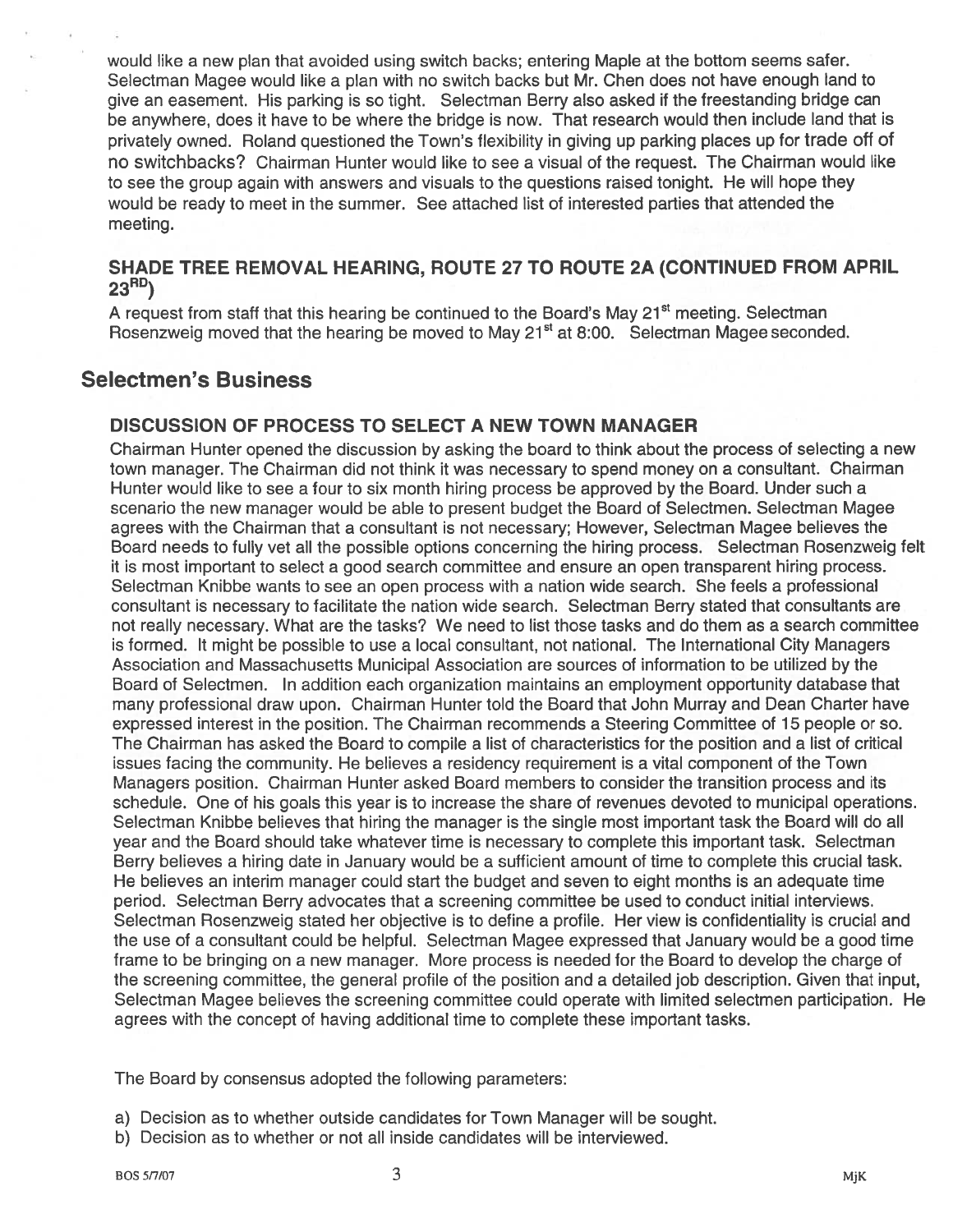c) Decision as to a "fast" (5 months) or "slower" (11 months) time line to select a new Manager.

- d) Decision as to appointment of <sup>a</sup> prospective Interim Town Manager.
- e) Decision as to the general composition of the search and/or interview panel(s).
- 1) Thoughts on composition of the advertisement for the Manager's Position.

Board members discussed each parameter in detail and decided to conduct <sup>a</sup> nation-wide search for the open position of Town Manager. The Board also decided to form an inclusive screening committee. Selectman Rosenzweig moved that all the options concerning the interim Town Manager position be investigated. She also would like to name the interim Town Manager at the next meeting which would allow the current Town Manager and the interim to work together on the transition period.

# BOARD AND COMMITTEE LIAISON ASSIGNMENTS

Selectman Rosenzweig would like to continue with Selectman Magee on Water Resources Advisory Design Review Board. Economic Development Development Committee is on hiatus. The Shuttle Advisory is wrapped into the Transportation Advisory Committee and Selectman Rosenzweig and Knibbe will double as Selectman Knibbe has an interest in sidewalks. Selectman Magee asked about the sidewalk committee and it was decided to wrap that into TAC for now. For the newly forming Cell Tower Committee Peter Berry will be the liaison. Selectman Berry will also be the representative for the Health Insurance Trust. Selectman Berry asked about reappointments for the Community Preservation Committee. It was decided that they will be made in June. The Board Committee assignments were accepted as amended. See attached list.

## MAY 10, 2007 SPECIAL TOWN MEETING DISCUSSION

Town Manager will go back to Counsel to reword the motion. Can we move "In the words of the Article"? The Chairman gave the date and time of the special town meeting, 7PM at the Jr. High School.

# BRUCE FREEMAN RAIL TRAIL, REQUEST FOR LETTER OF SUPPORT

Chairman Hunter suggested all Selectmen should sign the letter of support. Selectman Magee explained that the area discussed does not deal with the trail directly in Acton, but supports the surrounding towns and their efforts. He moved that all sign, Selectman Rosenzweig seconded The Town Manager will change the letter so that all 5 members can sign. All are in agreement.

# WALKABLE COMMUNITY WORKSHOPS

Selectman Rosenzweig supplied information from the Boston Region MPO. Their representative, Cathy Buckley offered to come and talk to towns about how to make communities more walkable. The staff and public are invited to learn at the meeting. It is run like <sup>a</sup> workshop. They would meet at <sup>a</sup> site, ideally <sup>a</sup> site that the community has under consideration to make more walkable. They would discuss the area and walk it then come back and discuss ideas to accomplish the task. Selectman Rosenzweig suggests the South Acton train station site. Chairman Hunter would like to see if some selectmen could make the daytime meeting. There is <sup>a</sup> concerned about weather disrupting the meeting. Selectman Berry suggested using the South Acton Fire station. The Town Manager will work with Selectman Rosenzweig to set up space for the end of June. Need electric for visuals.

# MEMORIAL DAY CELEBRATION PLANS

The Assistant Town Manager, John Murray announced we had received <sup>a</sup> new PA system for the ceremony. Gail is trying to schedule at Selectman Rosenzweig's suggestion the name of <sup>a</sup> person to speak. Comments will be read at all locations. The locations will be as follows.

1. 8:30 AM North Acton Cemetery Party 1

- 2. 9:00 AM Quimby Square, South Acton
- 3. 8:30 AM Mt. Hope Cemetery Party 2
- 
- 4. 9:00 AM Edwards Square, West Acton

The parade will start at High School Parking lot and proceed up Hayward Road to Main Street and the Town Center where wreaths will be placed, <sup>a</sup> prayer will be said, <sup>a</sup> musket volley will be fired, and Taps played. The Grand Marshall will be introduced and the Band will play the Navy Hymn. The proposed candidate needs to check with his superiors about speaking. Clarification was asked on the origination of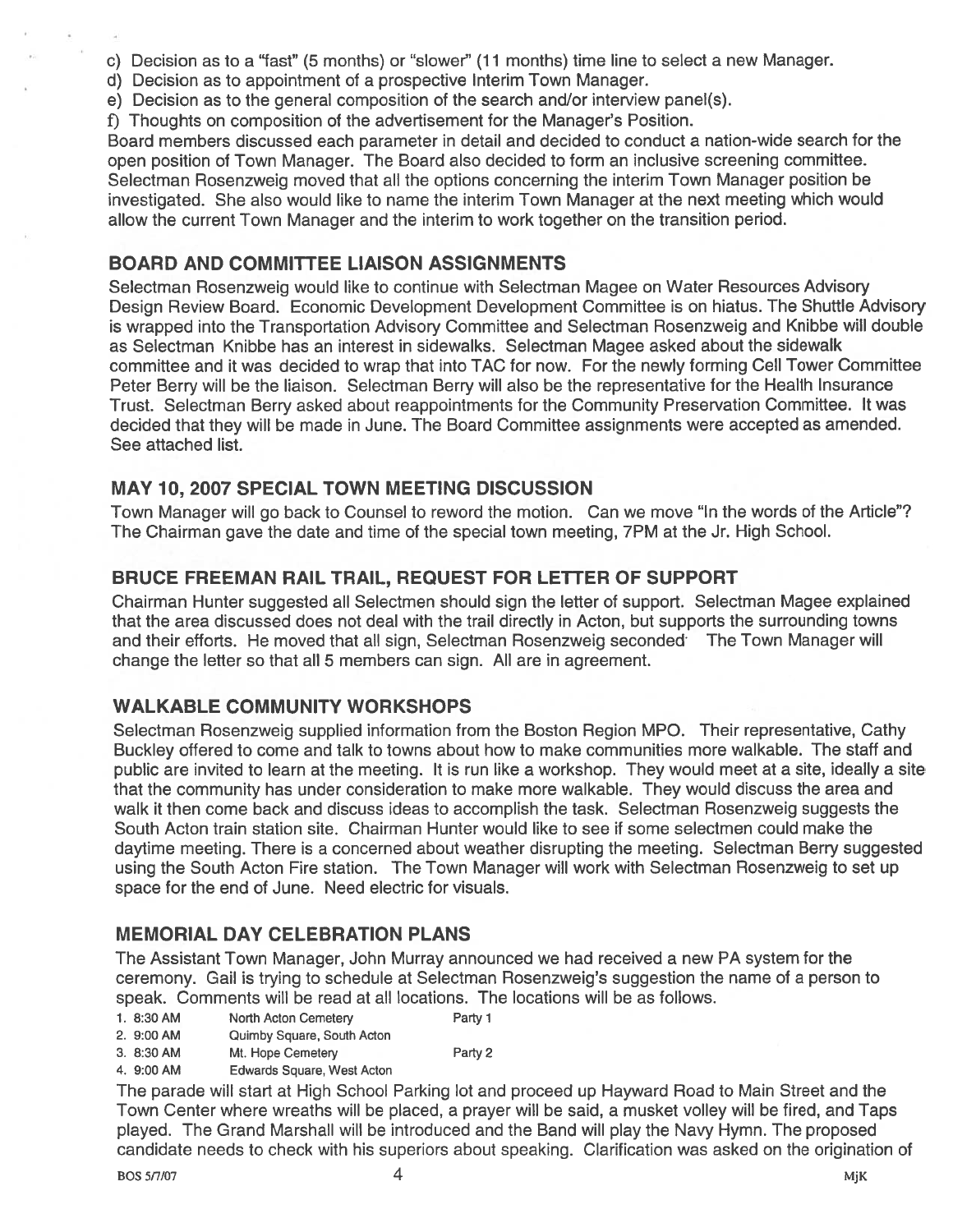Quimby Square, a Veteran of WW1 in Canadian forces that grew up here in Acton. Selectman Rosenzweig would like to see signs and notices in all public places allowing postings and an article in the Beacon.

#### OTHER BUSINESS

Selectman Magee advised the Board as of the progress of the Bruce Freeman Rail Trail of the town design efforts. Selectman Magee wanted to inform the town that Acton had achieved its goal of qualifying for the Massachusetts Technology Collaborative, MTC solar panel (2kW photovoltaic installation for Clean Energy Choice). In addition, Cisco Systerr <sup>s</sup> is donating \$5,000 Cisco wants to be certain that the matching funds will be used only for renewable energy projects, with a priority on classroom instruction. The panel should ideally be placed in the schools or in <sup>a</sup> very visible location such as the Library or the Public Safety Building. And secondly they wan1 to be sure that it is accessible for the school instructional use. Chairman Hunter directed Selectman Magee to make a proposal in writing as a Consent Item for a future meeting. The Board could then vote their agreemen<sup>t</sup> to the terms. Selectman Rosenzweig attended the "MetroFutures" workshop which is a planning effort to determine policy for the year 2030. A variety of parameters including land use, housing, water use, zoning, traffic/transportation, demographics, density, education, jobs, village centers and other quality of life issues were discussed. The participants choose <sup>a</sup> scenario called 'Winds of Change" to moderate smart growth. These choices were shown visually as they reflected an inner core community, <sup>a</sup> mature suburb, and <sup>a</sup> developing suburb/rural area. The participants realize that implementation goals will be critical to the success of the plan as well as funding. The participants voted 90% in support of the plan. Selectman Knibbe referred to a letter Jamie Eldridge had circulated about projects that Acton is requesting for state funding. Staff is pulling a complete list together.

## Executive Session

There will be <sup>a</sup> need for exec utive session. Selectman Magee moved to adjourn the meeting for the purpose of executive meeting only to reopen the meeting only for the purpose of adjourning. Selectman Berry seconded. A roll call vote was taken and all agreed.

## CONSENT AGENDA

Selectman Magee moves to approve the consent agenda. Selectman Knibbe seconds. All voted in agreement.

- 72. STIPULATION CONCERNING CONSOLIDATION OF CERTAIN CLAIMS, W.R. GRACE Enclosed please find CONFIDENTIAL materials in the subject regard, for Board consideration. Claims are redundant only doing it once and the board agreed.
- 73. INTER-MUNICIPAL AGREEMENT, TOWN OF ACTON AND ACTON-BOXBOROUGH REGIONAL SCHOOL DISTRICT, ATHLETIC FIELD LIGHTING PROJECT Enclosed please find Materials in the subject regard, for Board consideration.

## 14. ALCOHOL SEFVING VIOLATION, ACTON INDOOR SPORTS "OVER TIMES" BAR

Violation of Code

- 15. DESIGN REVIEW GUIDELINES COMMITTEE, RECOMMENDATION TO DISSOLVE Enclosed please find materials in the subject regard, for Board consideration.
- 16. DESIGN REVIEW BOARD, TERMS OF APPOINTMENTS Successor organization.